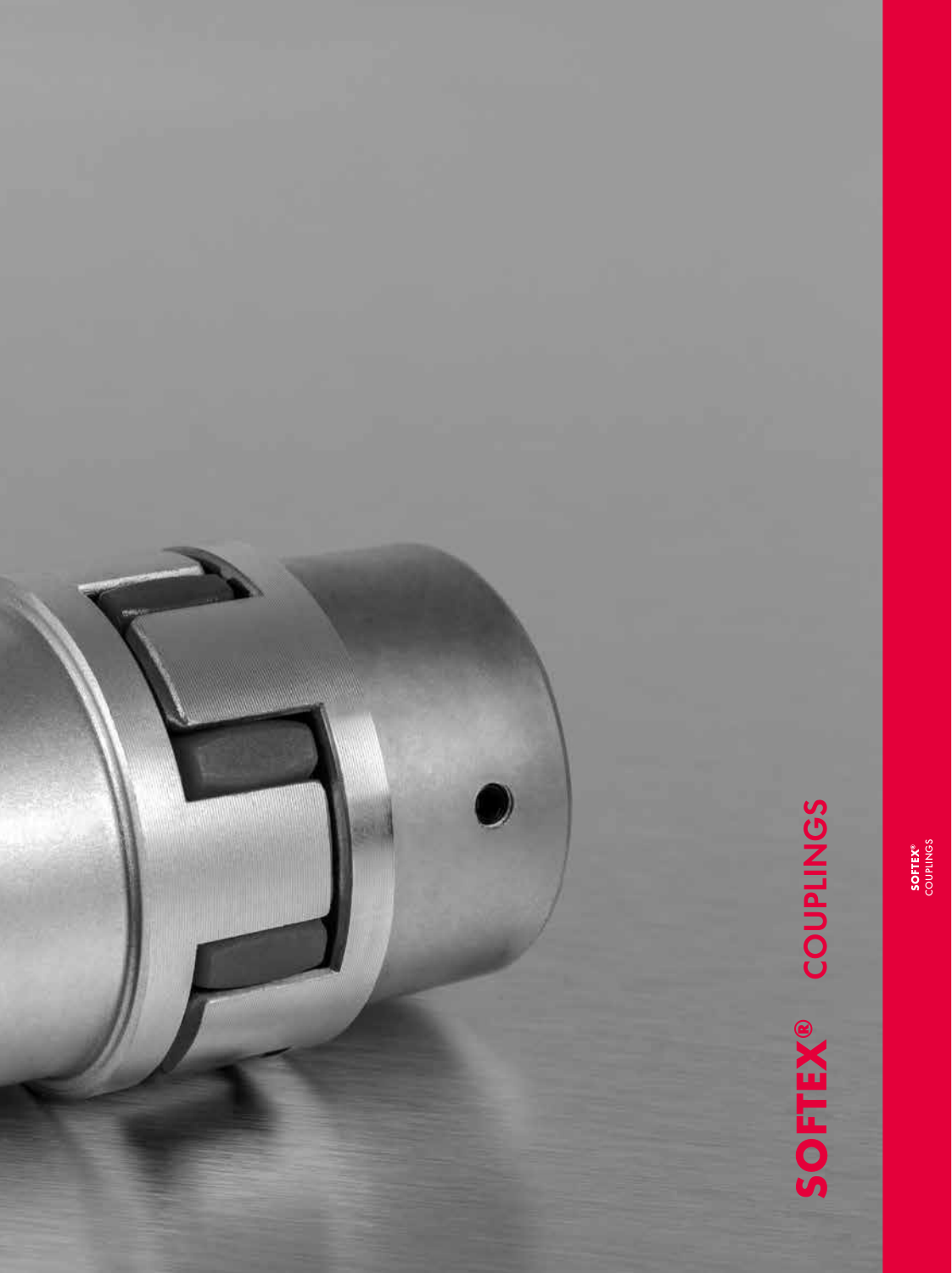# SOFTEX® ES NO BACKLASH COUPLINGS

#### PRODUCT DESCRIPTION

- Under initial tension no backlash shaft connection
- Triple axially pluggable version
- Simple blind mounting, no time-consuming screwings
- Small structural dimensions low flywheel effects
- Maintenance free, simple optical test
- Different elastomer hardnesses of the spiders
- Available for all common shaft dimensions
- Finish bores with ISO standard H7, (clamping hub F7), keyway from ø 6 acc. to DIN 6885 sheet 1-JS9
- Hub materials: aluminium up to size 38/45, steel for larger sizes

## HUB TYPES

| 1.0<br>$\overline{g}$ | Type 1.0 with keyway and<br>fixing screw<br>• Positive transmission<br>• Permissible torque depending on<br>permissble surface pressure<br>• Not suitable for backlash-free power<br>transmission for heavily reversing<br>operation | 1.1<br>g                   | Type 1.1 without keyway with<br>fixing screw<br>• Non-positive locking torque<br>transmission<br>· Suitable for a backlash transmission<br>of very low torques                                                                                            |
|-----------------------|--------------------------------------------------------------------------------------------------------------------------------------------------------------------------------------------------------------------------------------|----------------------------|-----------------------------------------------------------------------------------------------------------------------------------------------------------------------------------------------------------------------------------------------------------|
| 2.0<br>f 1<br>g 1     | Type 2.0 slotted once without<br>keyway<br>· Frictional, backlash shaft-hub-<br>connection<br>· Transmissible torques depending on<br>bore diameter<br>$\cdot$ Up to size 19/24                                                      | 2.1<br>f $1$<br>g 1<br>षिण | Type 2.1 slotted once with keyway<br>• Positive transmission with additional<br>frictional connection<br>• Due to frictional connection a<br>reverse backlash is prevented resp.<br>reduced<br>• Surface pressure of the keyway<br>connection is reduced  |
| 2.5<br>f 1<br>g 1     | Type 2.5 slotted twice without<br>keyway<br>· Frictional, backlash shaft-hub-<br>connection<br>• Transmissible torques depending on<br>bore diameter<br>$\bullet$ From size 24/30<br>Order code SOFTEX® ES no backlash couplings     | 2.6<br>f 1<br>g 1          | Type 2.6 slotted twice with keyway<br>• Positive transmission with additional<br>frictional connection<br>• Due to frictional connection a<br>reverse backlash is prevented resp.<br>reduced<br>• Surface pressure of the keyway<br>connection is reduced |



| i is prevented resp. |  |
|----------------------|--|
| of the keyway ؛      |  |

|                             | Order code SOFTEX® ES no backlash couplings |             |                |             |               |               |  |  |  |  |  |  |  |
|-----------------------------|---------------------------------------------|-------------|----------------|-------------|---------------|---------------|--|--|--|--|--|--|--|
| Coupling type               | Sizel                                       | <b>Bore</b> | <b>Design</b>  | <b>Bore</b> | <b>Design</b> | <b>Spider</b> |  |  |  |  |  |  |  |
| <b>SOFTEX<sup>®</sup>ES</b> | 19/24                                       | 24F7        | 2 <sub>c</sub> | 19H7        |               | 98°           |  |  |  |  |  |  |  |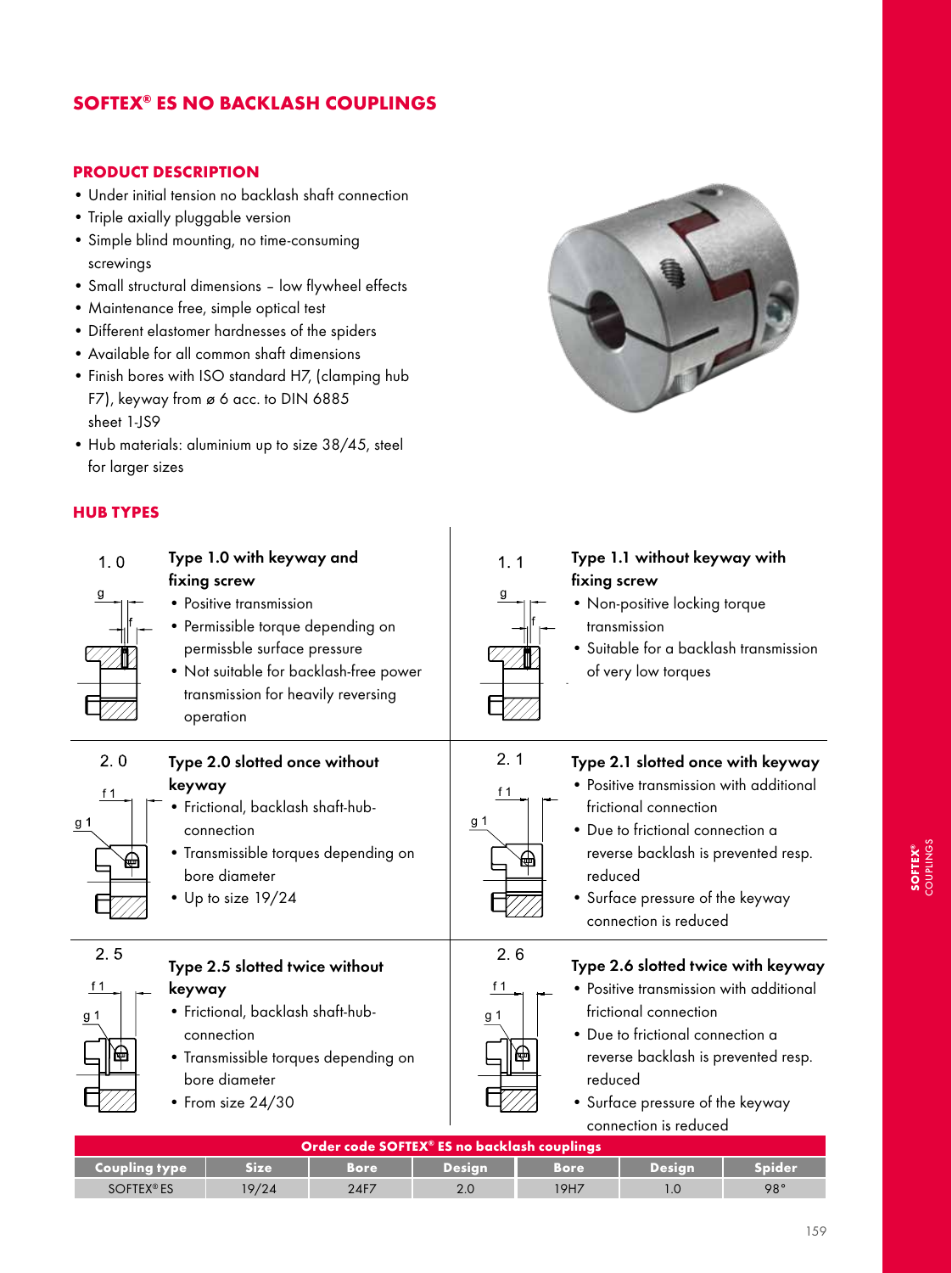## SOFTEX® ES NO BACKLASH COUPLINGS

#### DIMENSIONS



| <b>SOFTEX®</b><br><b>ES type</b> |     | Finish bores*<br>[mm] |         | <b>Dimensions</b><br>[mm]<br>1.0/1.1 |     |                     |    |    |     |                |    | <b>Clamping screw</b><br>2.0/2.5 |      |                  |  |
|----------------------------------|-----|-----------------------|---------|--------------------------------------|-----|---------------------|----|----|-----|----------------|----|----------------------------------|------|------------------|--|
|                                  |     | Hub type              |         |                                      |     |                     |    |    |     |                |    |                                  |      |                  |  |
|                                  | 1.0 | 1.1                   | 2.0/2.5 | øA                                   | Л   | $L1 + L2$           | Ē  | b  | s   | $\mathbf{g}$   | ı  | $g_{1}$                          | f.   | $T_{\rm A}$ [Nm] |  |
|                                  |     |                       |         |                                      |     | Material: aluminium |    |    |     |                |    |                                  |      |                  |  |
| 9                                | 9   | 11                    | 11      | 20                                   | 30  | 10                  | 10 | 8  | 1.0 | M <sub>4</sub> | 5  | M2.5                             | 5.0  | 0.76             |  |
| 14                               | 15  | 16                    | 16      | 30                                   | 35  | 11                  | 13 | 10 | 1.5 | M <sub>4</sub> | 5  | M <sub>3</sub>                   | 5.0  | 1.34             |  |
| 19/24                            | 24  | 24                    | 20      | 40                                   | 66  | 25                  | 16 | 12 | 2.0 | M <sub>5</sub> | 10 | M6                               | 12.0 | 10.5             |  |
| 24/30                            | 30  | 30                    | 28      | 55                                   | 78  | 30                  | 18 | 14 | 2.0 | M <sub>5</sub> | 10 | M6                               | 10.5 | 10.5             |  |
| 28/38                            | 38  | 38                    | 38      | 65                                   | 90  | 35                  | 20 | 15 | 2.5 | M8             | 15 | M8                               | 11.5 | 25.0             |  |
| 38/45                            | 45  | 45                    | 45      | 80                                   | 114 | 45                  | 24 | 18 | 3.0 | M8             | 15 | M8                               | 15.5 | 25.0             |  |

\*Special bores on request

# BORE RANGE Ød AND CORRESPONDING TRANSFERABLE FRICTION TORQUES  $T_{R}$  [Nm] OF THE CLAMPING HUB

|                           | <b>Type 2.0</b>         |                         |       |     |    |                             |             |    |    |    |     |    |    |    |    |    |    |    |    |    |
|---------------------------|-------------------------|-------------------------|-------|-----|----|-----------------------------|-------------|----|----|----|-----|----|----|----|----|----|----|----|----|----|
| <b>SOFTEX<sup>®</sup></b> | <b>Finish bore [mm]</b> |                         |       |     |    |                             |             |    |    |    |     |    |    |    |    |    |    |    |    |    |
| <b>ES type</b>            | $\boldsymbol{8}$        | 9                       | 10    | -11 | 14 | $\mathbf{15}$               | <b>A167</b> | 19 | 20 | 24 | 25/ | 28 | 30 | 32 | 35 | 38 | 40 | 42 | 45 | 50 |
| 9                         |                         | $2.5$ $2.6$ $2.7$ $2.8$ |       |     |    |                             |             |    |    |    |     |    |    |    |    |    |    |    |    |    |
| 14                        |                         |                         |       |     |    | 5.1 5.3 5.5 5.6 8.1 6.3 6.5 |             |    |    |    |     |    |    |    |    |    |    |    |    |    |
| 19/24                     | 25                      |                         | 26 27 | 27  | 29 | 30                          | 31          | 32 | 34 |    |     |    |    |    |    |    |    |    |    |    |

| Type $2.5$                |           |                  |    |    |    |    |     |     |     |     |     |     |     |     |     |     |     |     |     |     |
|---------------------------|-----------|------------------|----|----|----|----|-----|-----|-----|-----|-----|-----|-----|-----|-----|-----|-----|-----|-----|-----|
| <b>SOFTEX<sup>®</sup></b> |           | Finish bore [mm] |    |    |    |    |     |     |     |     |     |     |     |     |     |     |     |     |     |     |
| <b>ES type</b>            | $\bf{10}$ | 11               | 14 | 15 | 16 | 19 | 20  | 24  | 25  | 28  | 30  | 32  | 35  | 38  | 40  | 42  | 45  | 50  | 55  | 60  |
| 24/30                     | 34        | 35               | 36 | 38 | 39 | 19 | 41  | 43  | 45  | 46  |     |     |     |     |     |     |     |     |     |     |
| 28/38                     |           |                  | 80 | 81 | 81 | 85 | 87  | 91  | 92  | 97  | 99  | 102 | 105 | 109 |     |     |     |     |     |     |
| 38/45                     |           |                  |    | 92 | 94 | 98 | 99  | 104 | 105 | 109 | 112 | 113 | 118 | 122 | 123 | 126 | 130 |     |     |     |
| 42/55                     |           |                  |    |    |    |    | 232 | 244 | 246 | 255 | 260 | 266 | 274 | 283 | 288 | 294 | 301 | 309 | 315 |     |
| 48/60                     |           |                  |    |    |    |    |     |     | 393 | 405 | 413 | 421 | 434 | 445 | 454 | 462 | 473 | 486 | 494 | 514 |

Finish bores hub types 1.0 and 1.1 H7 fit,

types 2.0 and 2.5 F7 fit keyway acc. to DIN 6885, sheet 1 Tol. JS 9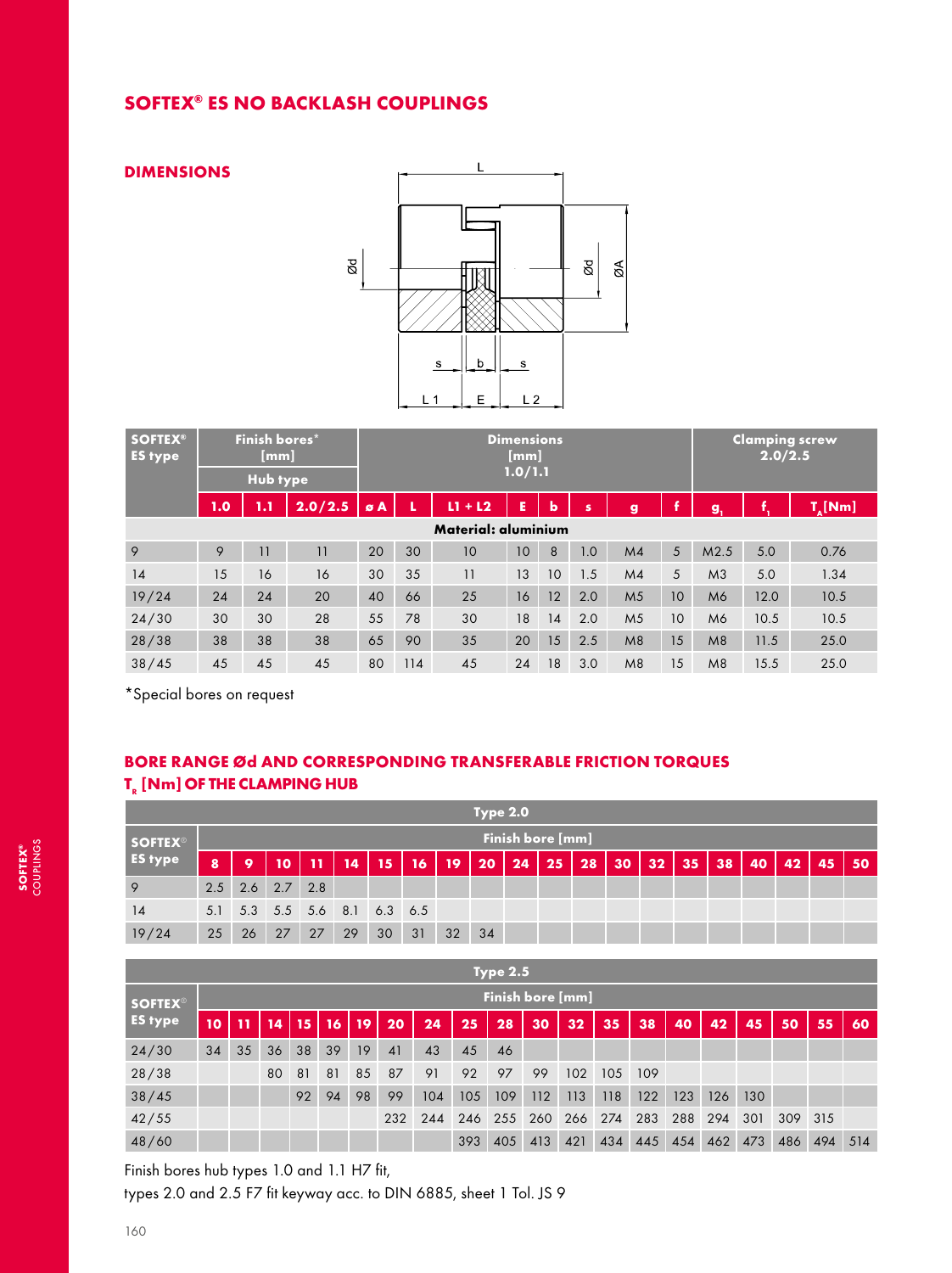# SOFTEX® ES NO BACKLASH COUPLINGS  $(6.0 / 6.0P)$

### TYPE 6.0

- Zero backlash shaft connection under high friction torque
- For Servo motor applications such as main spindle drives of tooling machines and heavy load of presses
- No imbalances of keyways or slotted clamping elements
- Smooth running with good stability even at 40 m/s peripheral speed
- Also suitable for ATEX explosion protection applications (when considering the selection in accordance with the influence of high friction torques)
- Easy assembly by internal clamping screws
- ISO fit H7 up to ø 50 mm and ISO fit G7 over ø 50 mm
- Materials: Hub = aluminium / clamping ring = steel, both also available in steel S355J2



|                      | Order code type 6.0 |      |            |      |             |               |  |  |  |  |  |  |  |
|----------------------|---------------------|------|------------|------|-------------|---------------|--|--|--|--|--|--|--|
| <b>Coupling type</b> | Size                | Bore | <b>ype</b> | Bore | <b>Tvpe</b> | <b>Spider</b> |  |  |  |  |  |  |  |
| <b>SOFTEX®ES</b>     | 28                  | 28H7 | o.u        | 25H7 | 6.0         | 98°           |  |  |  |  |  |  |  |

#### TYPE 6.0P

- High precision, zero backlash shaft connection under high friction torque
- Developed for high speed short and multi spindles for tooling machines (DIN 69002)
- Smooth running with good stability even at 75 m/s peripheral speed
- Also suitable for ATEX explosion protection applications (when considering the selection in accordance with the influence of high friction torques)
- Easy assembly by internal clamping screws
- Spiders with 98° SH A or 64! SH D incl. bore required
- ISO fit H6
- Hub and clamping ring made of 42CrMo4



| Order code type 6.0P |       |       |             |      |             |            |  |  |  |  |  |  |
|----------------------|-------|-------|-------------|------|-------------|------------|--|--|--|--|--|--|
| <b>Coupling type</b> | Sizel | Bore' | <b>Lype</b> | Bore | <b>iype</b> | Spider     |  |  |  |  |  |  |
| <b>SOFTEX®ES</b>     | 28    | 28H6  | 6.0P        | 25H6 | 6.0P        | $64^\circ$ |  |  |  |  |  |  |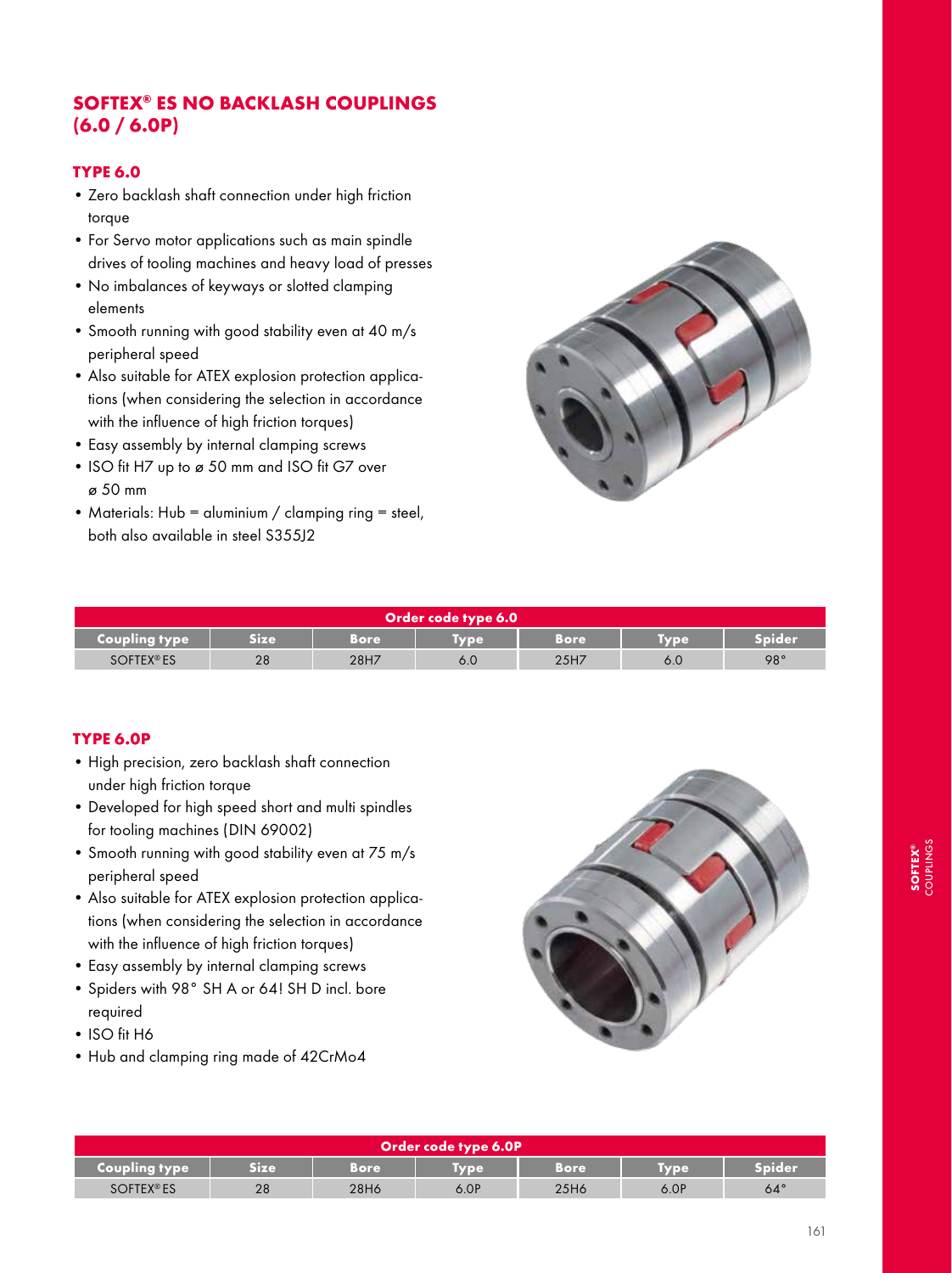# SOFTEX® ES NO BACKLASH COUPLINGS (6.0 / 6.0P)

### DIMENSIONS



| <b>SOFTEX® ES</b><br>type | <b>Dimensions</b> [mm] |     |           |    |              |             |       |                    |       |                 |  |  |  |  |  |
|---------------------------|------------------------|-----|-----------|----|--------------|-------------|-------|--------------------|-------|-----------------|--|--|--|--|--|
|                           | $\blacktriangle$       | L   | $L1 + L2$ | E  | $\mathbf{s}$ | $\mathbf b$ | Comin | $\mathbf d$<br>max | $d3*$ | M               |  |  |  |  |  |
| 14P                       | 30                     | 50  | 18.5      | 13 | 1.5          | 10          | 8     | 14                 | 8.5   | M <sub>3</sub>  |  |  |  |  |  |
| 19P                       | 40                     | 66  | 25        | 16 | 2.0          | 12          | 10    | 20                 | 9.5   | M <sub>4</sub>  |  |  |  |  |  |
| 24P                       | 55                     | 78  | 30        | 18 | 2.0          | 14          | 14    | 28                 | 12.5  | M <sub>5</sub>  |  |  |  |  |  |
| 28P                       | 65                     | 90  | 35        | 20 | 2.5          | 15          | 18    | 38                 | 14.5  | M <sub>5</sub>  |  |  |  |  |  |
| 38P                       | 80                     | 114 | 45        | 24 | 3.0          | 18          | 20    | 40                 | 16.5  | M6              |  |  |  |  |  |
| 42P                       | 95                     | 126 | 50        | 26 | 3.0          | 20          | 28    | 50                 | 18.5  | M8              |  |  |  |  |  |
| 48P                       | 105                    | 140 | 56        | 28 | 3.5          | 21          | 32    | 48                 | 20.5  | M <sub>10</sub> |  |  |  |  |  |

\*only with type 6.0P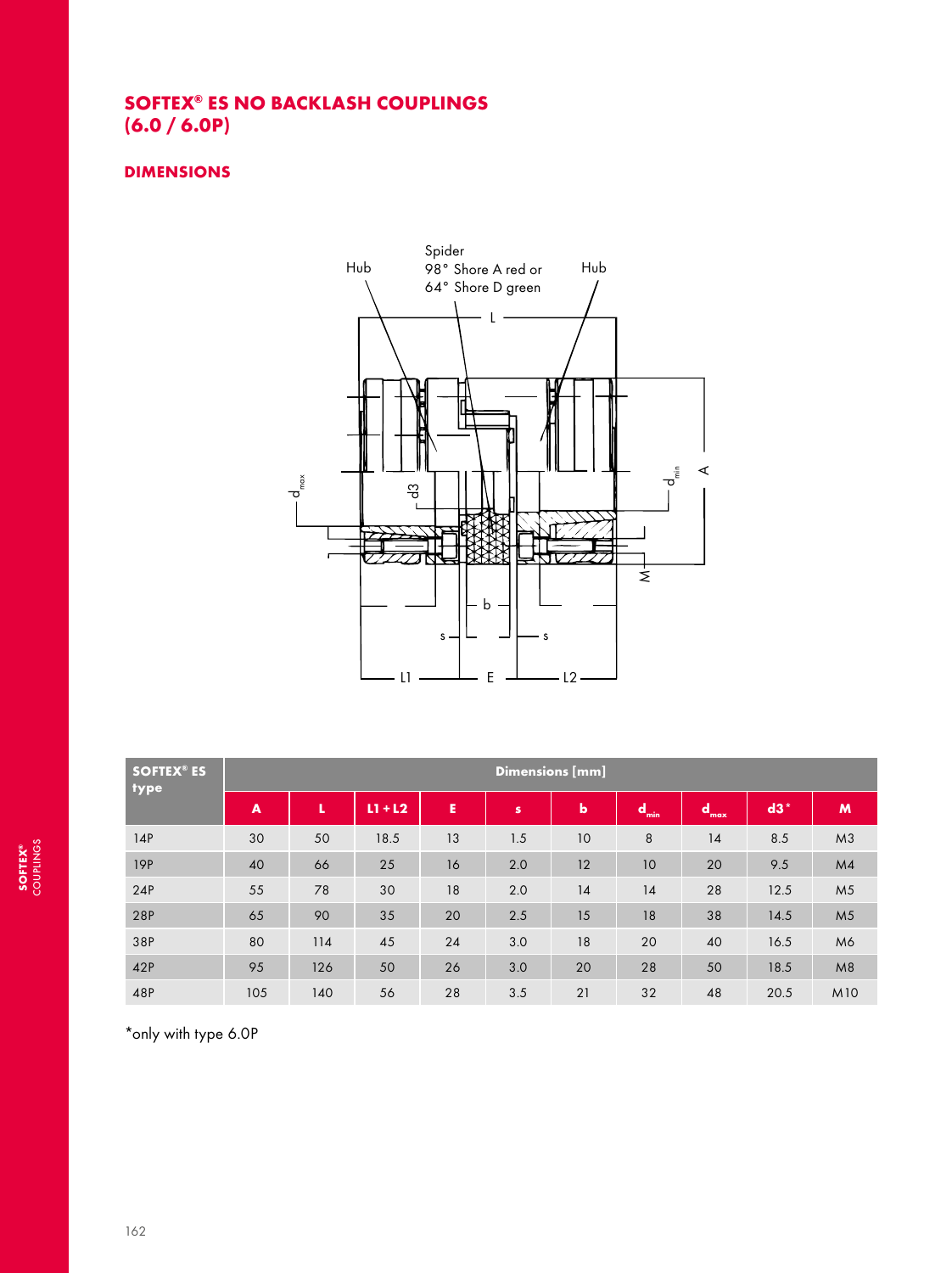### TECHNICAL DATA

| <b>SOFTEX®</b><br><b>ES type</b> | <b>Material</b> |               |                          | <b>Clamping screw</b><br>6.0 |                          |                          | <b>Hub</b><br>6.0             |                          | <b>Clamping screw</b><br>6.0P |                          | <b>Hub</b><br><b>6.0P</b> |                               |  |
|----------------------------------|-----------------|---------------|--------------------------|------------------------------|--------------------------|--------------------------|-------------------------------|--------------------------|-------------------------------|--------------------------|---------------------------|-------------------------------|--|
|                                  | <b>Hub</b>      | Clam-<br>ping | <b>Size</b>              | <b>Number</b>                | <b>TA</b>                | Weight                   | <b>Moment of</b><br>inertia J | <b>Size</b>              | <b>Number</b>                 | <b>TA</b>                | <b>Weight</b>             | <b>Moment of</b><br>inertia J |  |
|                                  |                 | ring          | M                        | $\mathbf{z}$                 | [Nm]                     | [kg]                     | [kg cm <sup>2</sup> ]         | M                        | $\mathbf{z}$                  | [Nm]                     | [kg]                      | [ $kg$ cm <sup>2</sup> ]      |  |
| 14                               | AL-H            | <b>ST</b>     | M <sub>3</sub>           | $\overline{4}$               | 1.34                     | 0.049                    | 0.07                          | $\overline{\phantom{0}}$ |                               |                          |                           |                               |  |
| 19                               | AL-H            | <b>ST</b>     | M4                       | 6                            | 3                        | 0.120                    | 0.31                          | -                        | -                             | -                        | -                         |                               |  |
| 24                               | AL-H            | <b>ST</b>     | M <sub>5</sub>           | $\overline{4}$               | 6                        | 0.280                    | 1.35                          | $\overline{\phantom{0}}$ |                               |                          |                           |                               |  |
| 28                               | AL-H            | <b>ST</b>     | M <sub>5</sub>           | 8                            | 6                        | 0.450                    | 3.13                          | $\overline{\phantom{0}}$ |                               |                          | $\qquad \qquad -$         | $\qquad \qquad -$             |  |
| 38                               | AL-H            | <b>ST</b>     | M6                       | 8                            | 10                       | 0.950                    | 9.60                          | $\qquad \qquad -$        |                               |                          | $\overline{\phantom{0}}$  | $\overline{\phantom{a}}$      |  |
| 42                               | <b>ST</b>       | <b>ST</b>     | M8                       | $\overline{4}$               | 35                       | 2.300                    | 31.7                          | $\overline{\phantom{0}}$ | $\qquad \qquad -$             | $\overline{\phantom{0}}$ | -                         | $\overline{\phantom{a}}$      |  |
| 48                               | <b>ST</b>       | <b>ST</b>     | M10                      | $\overline{4}$               | 69                       | 3.080                    | 52.0                          |                          |                               |                          |                           | $\overline{\phantom{a}}$      |  |
| 14P                              |                 | 42CrMo        | -                        | $\qquad \qquad -$            | -                        | -                        |                               | M <sub>3</sub>           | 4                             | $\overline{2}$           | 0.08                      | 0.1                           |  |
| 19P                              |                 | 42CrMo        | $\overline{\phantom{m}}$ |                              | $\qquad \qquad -$        | $\overline{\phantom{0}}$ | -                             | M <sub>4</sub>           | 6                             | 3                        | 0.19                      | 0.37                          |  |
| 24P                              |                 | 42CrMo        | ۰                        | -                            | ٠                        | ÷                        | -                             | M <sub>5</sub>           | $\overline{4}$                | 8.5                      | 0.44                      | 2.0                           |  |
| 28P                              |                 | 42CrMo        |                          |                              | $\overline{\phantom{a}}$ | $\overline{\phantom{0}}$ | $\overline{\phantom{0}}$      | M <sub>5</sub>           | 8                             | 8.5                      | 0.64                      | 4.4                           |  |
| 38P                              |                 | 42CrMo        | $\qquad \qquad -$        | $\overline{\phantom{0}}$     | -                        | -                        | $\overline{\phantom{0}}$      | M <sub>6</sub>           | 8                             | 14                       | 1.32                      | 13.3                          |  |
| 42P                              |                 | 42CrMo        |                          | $\overline{\phantom{m}}$     | $\overline{\phantom{m}}$ | $\overline{\phantom{0}}$ |                               | M8                       | 4                             | 35                       | 2.30                      | 30.0                          |  |
| 48P                              |                 | 42CrMo        |                          |                              | -                        |                          |                               | <b>M10</b>               | $\overline{4}$                | 69                       | 3.09                      | 50.0                          |  |

|           | Bore range d and corresponding transferable friction torques Tr [Nm]<br>of the clamping ring hub                                                                                                                                            |      |    |      |     |     |     |     |     |     |     |     |     |  |
|-----------|---------------------------------------------------------------------------------------------------------------------------------------------------------------------------------------------------------------------------------------------|------|----|------|-----|-----|-----|-----|-----|-----|-----|-----|-----|--|
| <b>Nm</b> | g19<br>$\boldsymbol{\alpha}$ 20<br>$\boldsymbol{\alpha}$ 25<br>$\boldsymbol{\alpha}$ 28<br>ø 10<br>$\boldsymbol{\alpha}$ 14<br>$\sigma$ 15<br>$\boldsymbol{\alpha}$ 24<br>$\boldsymbol{\alpha}$ 32<br>g <sub>11</sub><br>ø 16<br>ø 30<br>ø6 |      |    |      |     |     |     |     |     |     |     |     |     |  |
| 14        | 8.6                                                                                                                                                                                                                                         | 13.8 | 15 | 22.7 |     |     |     |     |     |     |     |     |     |  |
| 19        | 31<br>37<br>62<br>70<br>83<br>68<br>90                                                                                                                                                                                                      |      |    |      |     |     |     |     |     |     |     |     |     |  |
| 24        |                                                                                                                                                                                                                                             |      |    | 67   | 74  | 80  | 90  | 97  | 112 | 120 | 143 |     |     |  |
| 28        |                                                                                                                                                                                                                                             |      |    |      | 142 | 154 | 189 | 190 | 237 | 250 | 280 | 307 | 310 |  |
| 38        |                                                                                                                                                                                                                                             |      |    |      |     |     |     | 269 | 337 | 356 | 396 | 436 | 442 |  |
| 42        |                                                                                                                                                                                                                                             |      |    |      |     |     |     |     |     | 399 | 445 | 506 | 470 |  |
| 48        |                                                                                                                                                                                                                                             |      |    |      |     |     |     |     |     |     |     | 650 | 685 |  |

|           | Bore range d and corresponding transferable friction torques Tr [Nm]<br>of the clamping ring hub |      |      |                          |                          |      |                          |      |  |  |  |  |  |  |
|-----------|--------------------------------------------------------------------------------------------------|------|------|--------------------------|--------------------------|------|--------------------------|------|--|--|--|--|--|--|
| <b>Nm</b> | ø 35                                                                                             | ø 38 | ø 40 | $\boldsymbol{\alpha}$ 42 | $\boldsymbol{\alpha}$ 45 | ø48  | $\boldsymbol{\sigma}$ 50 | ø 55 |  |  |  |  |  |  |
| 14        |                                                                                                  |      |      |                          |                          |      |                          |      |  |  |  |  |  |  |
| 19        |                                                                                                  |      |      |                          |                          |      |                          |      |  |  |  |  |  |  |
| 24        |                                                                                                  |      |      |                          |                          |      |                          |      |  |  |  |  |  |  |
| 28        | 353                                                                                              | 389  |      |                          |                          |      |                          |      |  |  |  |  |  |  |
| 38        | 501                                                                                              | 533  | 572  | 615                      | 644                      |      |                          |      |  |  |  |  |  |  |
| 42        | 566                                                                                              | 581  | 647  | 630                      | 728                      | 836  | 858                      |      |  |  |  |  |  |  |
| 48        | 809                                                                                              | 841  | 926  | 916                      | 1042                     | 1181 | 1125                     | 1311 |  |  |  |  |  |  |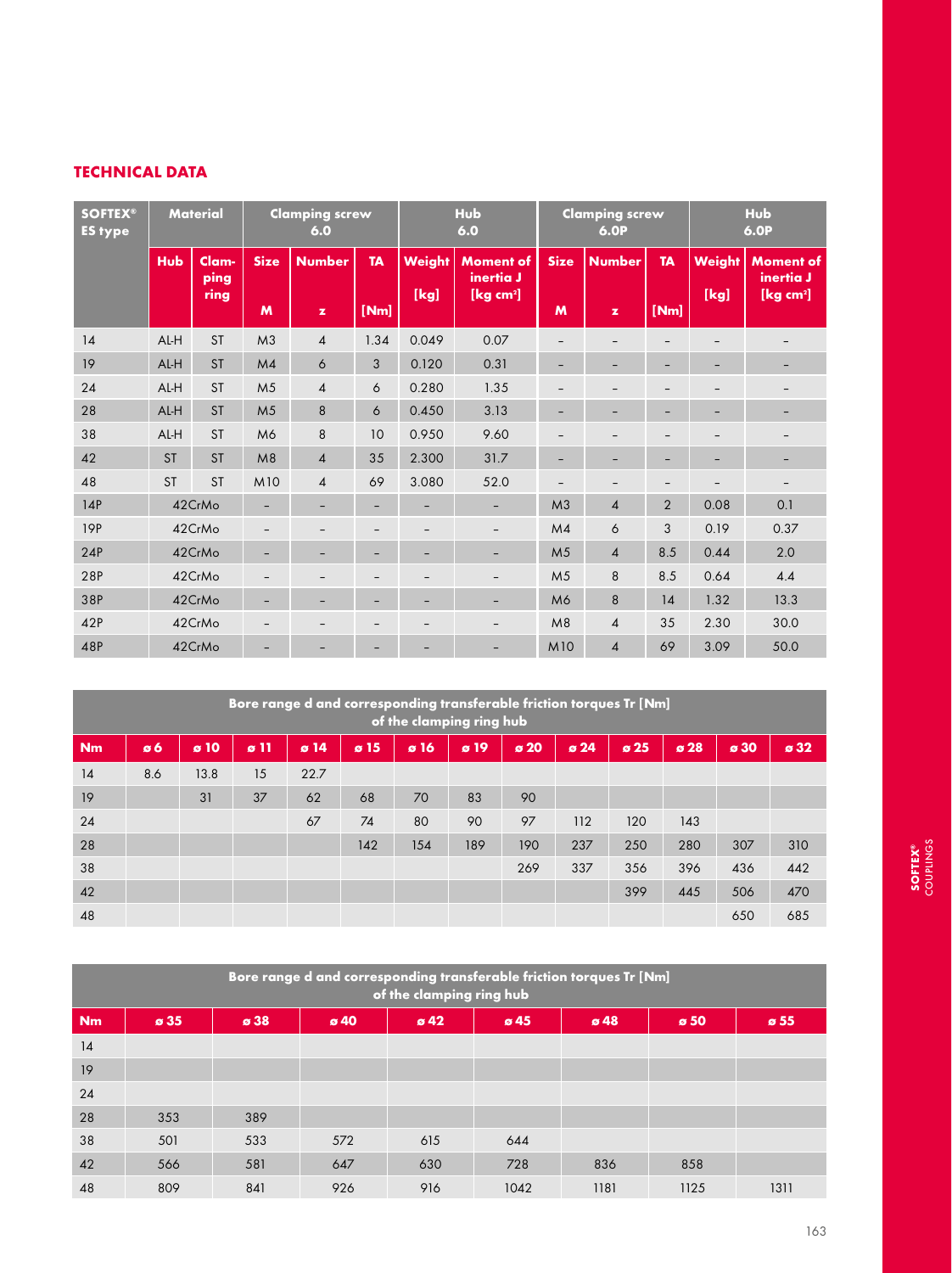## SOFTEX® ES NO BACKLASH COUPLINGS

#### TECHNICAL DATA SPIDERS

|                          | <b>Torque [Nm]</b> |                            |                   |                    |                                     | Permissible misalignment at<br>n=1500 1/min                   |                              |                               |                        |                                                            |                                    |                                                          |
|--------------------------|--------------------|----------------------------|-------------------|--------------------|-------------------------------------|---------------------------------------------------------------|------------------------------|-------------------------------|------------------------|------------------------------------------------------------|------------------------------------|----------------------------------------------------------|
| <b>SOFTEX®ES</b><br>type | <b>Spider</b>      | $\mathbf{T}_{\mathsf{SP}}$ | Cont.<br>$T_{KN}$ | max.<br>$T_{Kmax}$ | Max. speed<br>$V = 30$ m/s<br>[nin] | <b>Static torsional</b><br>$\overline{[Nm/rad]}$<br>stiffness | <b>Axial</b><br>A ka<br>[mm] | <b>Radial</b><br>∆ kr<br>[mm] | Angular<br>∆ kw<br>[°] | Radial elongation<br>per unit for <u>ce</u><br>$Cr$ [N/mm] | Weight*<br>$\overline{\mathbf{e}}$ | Moment of inertia <sup>*</sup> J<br>[kgcm <sup>2</sup> ] |
| 9                        | 92A                | 0.45                       | $\mathfrak{S}$    | 6                  | 28000                               | 32                                                            | 0.8                          | 0.15                          | 1.0                    | 260                                                        | 0.015                              | 0.01                                                     |
|                          | <b>98A</b>         |                            | 5                 | 10                 |                                     | 51                                                            |                              | 0.09                          | 0.9                    | 520                                                        |                                    |                                                          |
|                          | 64D                |                            | $\acute{\rm{o}}$  | 12                 |                                     | 74                                                            |                              | 0.05                          | 0.9                    | 739                                                        |                                    |                                                          |
| 14                       | 92A                | $\mathbf{1}$               | 7,5               | 15                 | 13000                               | 114                                                           | 1.0                          | 0.15                          | 1.0                    | 335                                                        | 0.06                               | 0.06                                                     |
|                          | <b>98A</b>         |                            | 12,5              | 25                 |                                     | 172                                                           |                              | 0.09                          | 0.9                    | 605                                                        |                                    |                                                          |
|                          | 64D                |                            | 16                | 32                 |                                     | 234                                                           |                              | 0.06                          | 0.8                    | 856                                                        |                                    |                                                          |
|                          | 92A                |                            | 10                | 20                 |                                     | 570                                                           |                              | 0.10                          | 1.0                    | 1120                                                       |                                    |                                                          |
| 19/24                    | <b>98A</b>         | 2.5                        | 17                | 34                 | 10000                               | 855                                                           | 1.2                          | 0.07                          | 0.9                    | 2010                                                       | 0.13                               | 0.37                                                     |
|                          | 64D                |                            | 21                | 42                 |                                     | 1240                                                          |                              | 0.04                          | 0.8                    | 2830                                                       |                                    |                                                          |
|                          | 92A                |                            | 35                | 70                 |                                     | 1430                                                          |                              | 0.14                          | 1.0                    | 1780                                                       |                                    |                                                          |
| 24/30                    | <b>98A</b>         |                            | 60                | 120                | 7000                                | 2060                                                          | 1.4                          | 0.10                          | 0.9                    | 2565                                                       | 0.28                               | 1.35                                                     |
|                          | 64D                |                            | 75                | 150                |                                     | 2980                                                          |                              | 0.07                          | 0.8                    | 3696                                                       |                                    |                                                          |
| 28/38                    | 92A                | $\overline{\phantom{0}}$   | 95                | 190                | 6000                                | 2292                                                          | 1.5                          | 0.15                          | 1.0                    | 1785                                                       | 0.46                               | 3.10                                                     |
|                          | <b>98A</b>         |                            | 160               | 320                |                                     | 3440                                                          |                              | 0.11                          | 0.9                    | 3200                                                       |                                    |                                                          |
|                          | 64D                |                            | 200               | 400                |                                     | 4350                                                          |                              | 0.09                          | 0.8                    | 4348                                                       |                                    |                                                          |
| 38/45                    | 92A                |                            | 190               | 380                | 5000                                | 4.584                                                         | 1.8                          | 0.17                          | 1.0                    | 2350                                                       | 0.90                               | 9.62                                                     |
|                          | <b>98A</b>         |                            | 325               | 650                |                                     | 7160                                                          |                              | 0.12                          | 0.9                    | 4400                                                       |                                    |                                                          |
|                          | 64D                |                            | 405               | 810                |                                     | 10540                                                         |                              | 0.09                          | 0.8                    | 6474                                                       |                                    |                                                          |
| 42/55                    | 92A                | $\overline{\phantom{0}}$   | 265               | 530                | 4000                                | 9800                                                          | 2.0                          | 0.19                          | 1.0                    | 4100                                                       | 2.70                               | 57.40                                                    |
|                          | <b>98A</b>         |                            | 450               | 900                |                                     | 15180                                                         |                              | 0.14                          | 0.9                    | 5940                                                       |                                    |                                                          |
|                          | 64D                |                            | 560               | 1120               |                                     | 16500                                                         |                              | 0.10                          | 0.8                    | 7590                                                       |                                    |                                                          |
|                          | 92A                |                            | 310               | 620                |                                     | 12000                                                         |                              | 0.23                          | 1.0                    | 4500                                                       |                                    |                                                          |
| 48/60                    | <b>98A</b>         |                            | 525               | 1050               | 3600                                | 16600                                                         | 2.1                          | 0.16                          | 0.9                    | 6820                                                       | 3.60                               | 95.80                                                    |
|                          | 64D                |                            | 655               | 1310               |                                     | 31350                                                         |                              | 0.11                          | 0.8                    | 9000                                                       |                                    |                                                          |

- In case of higher speeds a dynamic balancing of the hubs is required.
- The length dimension L is increased by the indicated ∆ ka values.
- The specified misalignment values are general guide values.
- In case of current angular and radial misalignment the indicated values can only be utilised proportionately.
- In case of a temperature increase the permissible torques and the max. permissible radial and angular misalignment values must be multiplied by the temperature factor St.
- \*Complete coupling type 1.0 with medium bore on both sides